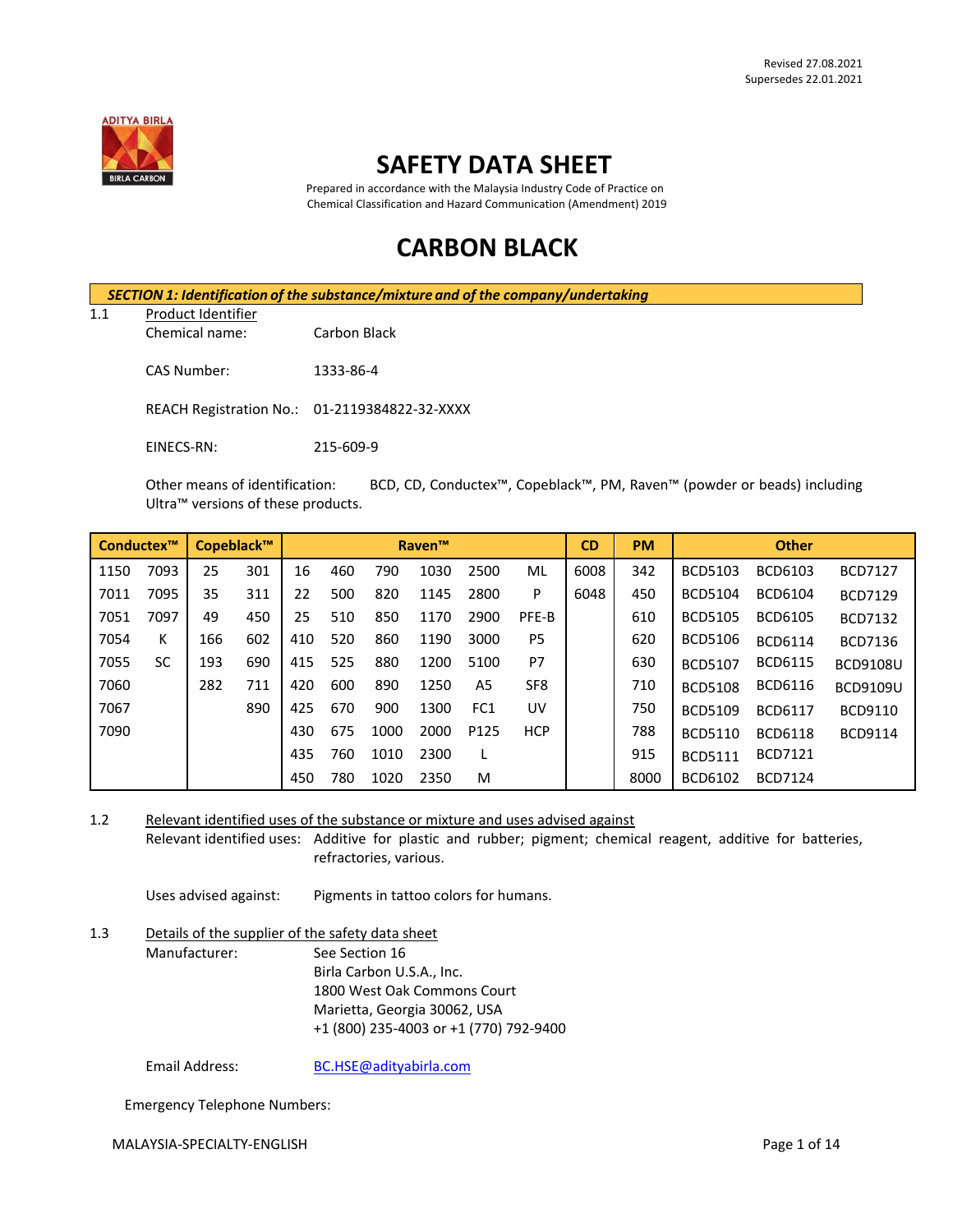|               | <b>Global Incident Response Hotline</b> |                    |                   |                     |                 |  |  |
|---------------|-----------------------------------------|--------------------|-------------------|---------------------|-----------------|--|--|
| Argentina     | +54 11 5219 8871                        | China/Asia Pacific | +86 4001 2035 72  | Americas            | +1 760 476 3961 |  |  |
| Australia     | +61 280 363 166                         | Korea              | +82 070 4732 5813 | Asia Pacific        | +1 760 476 3960 |  |  |
| <b>Brazil</b> | +55 11 4349 1907                        | Mexico             | +52 55 41696225   | Europe              | +1 760 476 3962 |  |  |
| Chile         | +56 44 8905208                          | Peru               | +51 1 708 5593    | Middle East/Africa  | +1 760 476 3959 |  |  |
| Colombia      | +57 1 344 1317                          | Thailand           | +66 2105 6177     | Non-Region Specific | +1 760 476 3971 |  |  |
| China         | +86 4001 2001 74                        | United Kingdom     | +0 800 680 0425   | US & Canada         | +1 866 519 4752 |  |  |

### *SECTION 2: Hazard(s) Identification*

- 2.1 Classification of the substance or mixture
	- Malaysia: According to the Industry Code of Practice on Chemicals Classification and Hazard Communication (Amendment) 2019 Part 1, Carbon Black is classified as Carcinogen Category 2 and Specific Target Organ Toxicant – Repeat Exposure (Lung) (STOT-RE) Category 1.
- 2.2 Label elements

Pictogram:



Signal Word: **DANGER**

Hazard statements:

- H351 Suspected of causing cancer via inhalation.
- H372 Causes damage to lungs through prolonged or repeated exposure if inhaled

Precautionary statements:

- P201 Obtain special instructions before use
- P202 Do not handle until all safety precautions have been read and understood
- P260 Do not breathe dust/fume/gas/mist/vapors/spray
- P270 Do not eat, drink or smoke when using this product
- P281 Use personal protective equipment as required
- P308 + P313 IF exposed or concerned: Get medical advice/attention

As noted in Section 11, extensive scientific data do not justify classification for Carcinogenicity 2 or STOT-RE 1 under the GHS system of self-classification.

## 2.3 Other hazards

This substance is classified as hazardous as a combustible dust by the United States 2012 OSHA Hazard Communication Standard (29 CFR 1910.1200) and the Canadian Hazardous Products Regulation (HPR) 2015. The signal word, hazard statement and precautionary statements in the United States and Canada are: WARNING May form combustible dust concentrations in air. Keep away from all ignition sources including heat, sparks and flame. Prevent dust accumulations to minimize explosion hazard. Do not expose to temperatures above 300°C. Hazardous products of combustion can include carbon monoxide, carbon dioxide, oxides of sulfur, and organic products.

- Eye: May cause reversible mechanical irritation.
- Skin: May cause mechanical irritation, soiling, and drying of skin. No cases of sensitization in humans have been reported.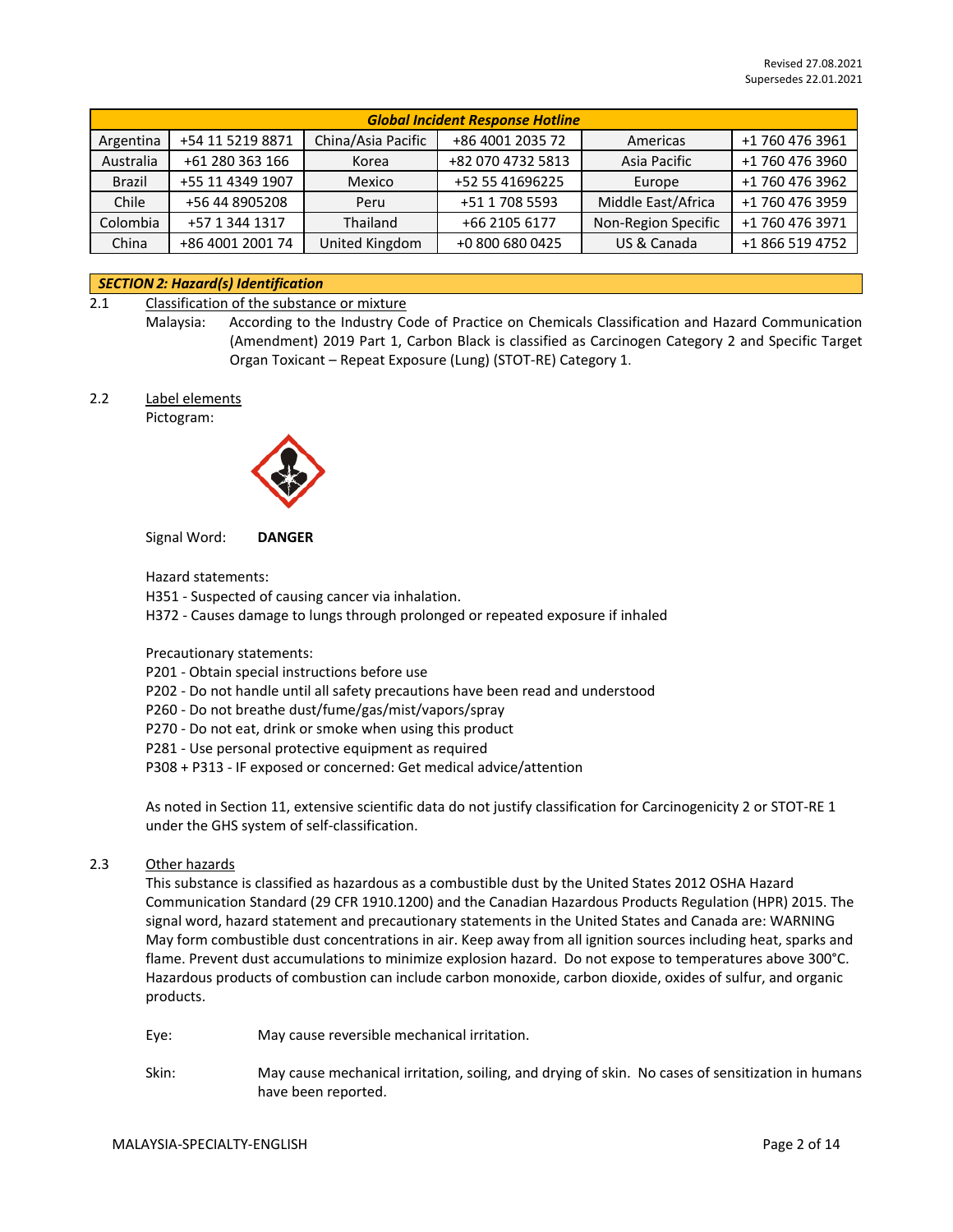Inhalation: Dust may be irritating to the respiratory tract. Provide local exhaust ventilation. See Section 8.

Ingestion: Adverse health effects are not expected.

Carcinogenicity: Carbon black is listed by the International Agency for Research on Cancer (IARC) as a Group 2B substance (*possibly carcinogenic to humans).* See Section 11.

#### *SECTION 3: Composition/information on ingredients*

3.1 Substance

- 3.1.1 Carbon Black (amorphous) 100%
- 3.1.2 CAS Number: 1333-86-4
- 3.1.3 EINECS-RN: 215-609-9

#### *SECTION 4: First-aid measures*

| 4.1 | Description of first-aid measures                           |                                                                   |                                                                                                                                |                                                                                                                                                                                                                                                                                                 |  |  |  |
|-----|-------------------------------------------------------------|-------------------------------------------------------------------|--------------------------------------------------------------------------------------------------------------------------------|-------------------------------------------------------------------------------------------------------------------------------------------------------------------------------------------------------------------------------------------------------------------------------------------------|--|--|--|
|     | Inhalation:                                                 | first aid measures.                                               |                                                                                                                                | Take affected persons into fresh air. If necessary, restore normal breathing through standard                                                                                                                                                                                                   |  |  |  |
|     | Skin:                                                       |                                                                   |                                                                                                                                | Wash skin with mild soap and water. If symptoms persist, seek medical attention.                                                                                                                                                                                                                |  |  |  |
|     | Eye:                                                        | seek medical attention.                                           |                                                                                                                                | Rinse eyes thoroughly with large volumes of water keeping eyelids open. If symptoms develop,                                                                                                                                                                                                    |  |  |  |
|     | Ingestion:                                                  |                                                                   | Do not induce vomiting. If conscious, give several glasses of water. Never give anything by<br>mouth to an unconscious person. |                                                                                                                                                                                                                                                                                                 |  |  |  |
| 4.2 | Symptoms:                                                   | Most important symptoms, both acute and delayed<br>See Section 2. |                                                                                                                                | Irritating to the eyes and respiratory tract if exposed above the occupational exposure limits.                                                                                                                                                                                                 |  |  |  |
| 4.3 | Note to physicians:                                         | Treat symptomatically                                             |                                                                                                                                | Indication of any immediate medical attention and special treatment needed                                                                                                                                                                                                                      |  |  |  |
|     | <b>SECTION 5: Fire-fighting measures</b>                    |                                                                   |                                                                                                                                |                                                                                                                                                                                                                                                                                                 |  |  |  |
| 5.1 | <b>Extinguishing media</b><br>Suitable extinguishing media: |                                                                   |                                                                                                                                | Use foam, carbon dioxide $(CO2)$ , dry chemical, or water fog. A fog spray is<br>recommended if water is used.                                                                                                                                                                                  |  |  |  |
|     | Unsuitable extinguishing media:                             |                                                                   |                                                                                                                                | Do not use high pressure media which could cause the formation of a<br>potentially explosible dust-air mixture.                                                                                                                                                                                 |  |  |  |
| 5.2 |                                                             | Special hazards arising from the substance or mixture             |                                                                                                                                | Special hazards arising from the chemical: It may not be obvious that carbon black is burning unless the material<br>is stirred and sparks are apparent. Carbon black that has been on fire<br>should be closely observed for at least 48 hours to ensure no<br>smoldering material is present. |  |  |  |
|     | <b>Hazardous Combustion Products:</b>                       |                                                                   |                                                                                                                                | Carbon monoxide (CO), carbon dioxide (CO <sub>2</sub> ), and oxides of sulfur.                                                                                                                                                                                                                  |  |  |  |

5.3 Advice for fire fighters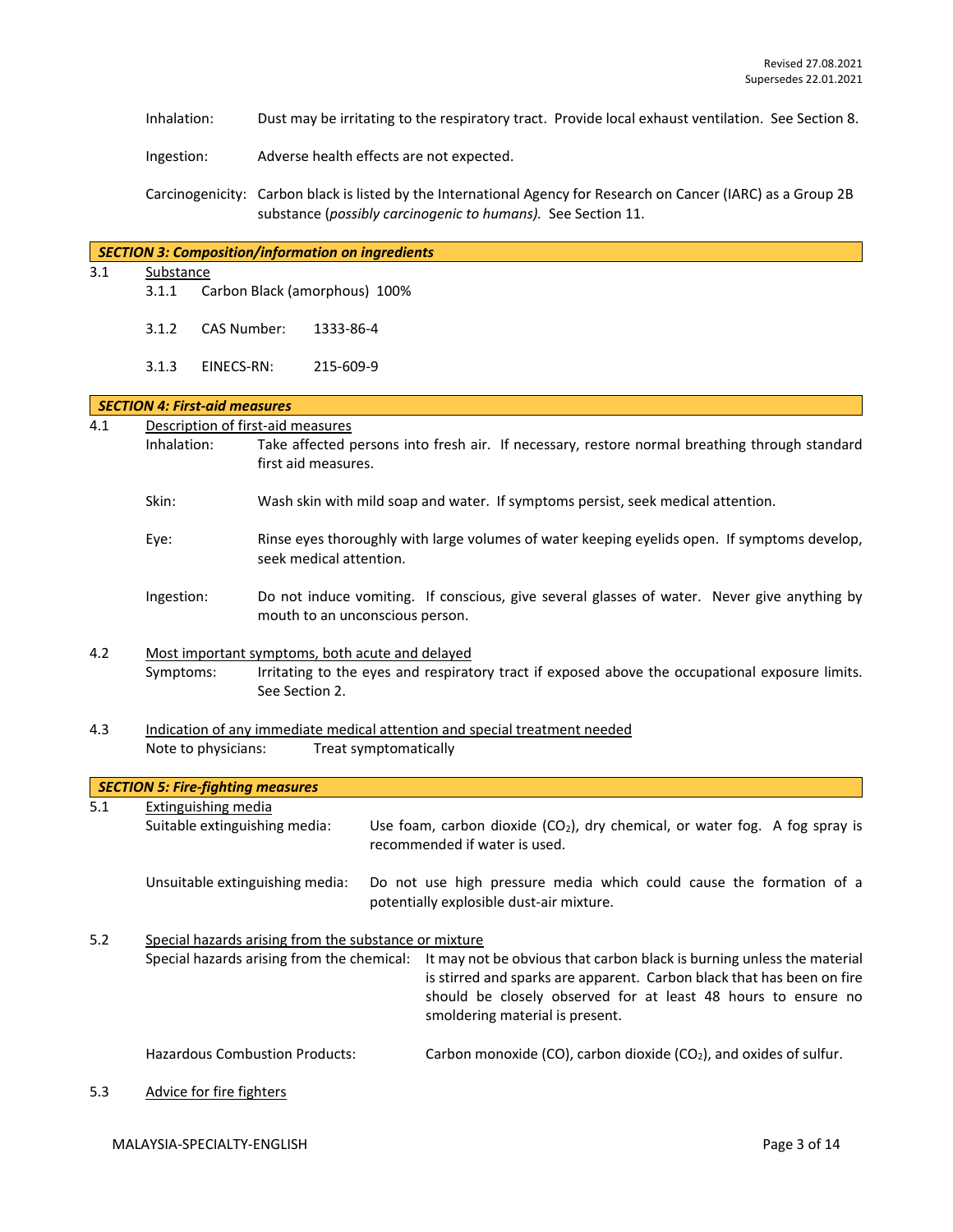Special protective equipment for fire-fighters: Wear full protective firefighting gear, including selfcontained breathing apparatus (SCBA). Wet carbon black produces very slipper walking surfaces.

|       | <b>SECTION 6: Accidental release measures</b>                |  |                                                                                                                                                                                                                                                                                                                                                                                                                                                                                                                                                                                                                                                                                    |
|-------|--------------------------------------------------------------|--|------------------------------------------------------------------------------------------------------------------------------------------------------------------------------------------------------------------------------------------------------------------------------------------------------------------------------------------------------------------------------------------------------------------------------------------------------------------------------------------------------------------------------------------------------------------------------------------------------------------------------------------------------------------------------------|
| 6.1   |                                                              |  | Personal precautions, protective equipment and emergency procedures                                                                                                                                                                                                                                                                                                                                                                                                                                                                                                                                                                                                                |
|       | Personal precautions:                                        |  | Wet carbon black produces slippery walking surfaces. Avoid dust formation. Wear<br>appropriate personal protective equipment and respiratory protection. See Section 8.                                                                                                                                                                                                                                                                                                                                                                                                                                                                                                            |
|       | For emergency responders:                                    |  | Use personal protective equipment recommended in section 8.                                                                                                                                                                                                                                                                                                                                                                                                                                                                                                                                                                                                                        |
| $6.2$ | <b>Environmental precautions</b>                             |  |                                                                                                                                                                                                                                                                                                                                                                                                                                                                                                                                                                                                                                                                                    |
|       | Environmental precautions:                                   |  | Carbon black poses no significant environmental hazards. Contain spilled<br>product on land, if possible. As a matter of good practice, minimize<br>contamination of sewage water, soil, groundwater, drainage systems, or<br>bodies of water.                                                                                                                                                                                                                                                                                                                                                                                                                                     |
| 6.3   | Methods and materials for containment and cleaning up        |  |                                                                                                                                                                                                                                                                                                                                                                                                                                                                                                                                                                                                                                                                                    |
|       | Methods for containment:                                     |  | Prevent further leakage or spillage if safe to do so.                                                                                                                                                                                                                                                                                                                                                                                                                                                                                                                                                                                                                              |
|       | Methods for cleaning up:                                     |  | Small spills should be vacuumed when possible.<br>Dry sweeping is not<br>recommended. A vacuum equipped with high efficiency particulate air (HEPA)<br>filtration is recommended. If necessary, light water spray will reduce dust for<br>dry sweeping. Large spills may be shoveled into containers. See Section 13.                                                                                                                                                                                                                                                                                                                                                              |
| 6.4   | Reference to other sections<br>Reference to other sections:  |  | See section 8. See section 13.                                                                                                                                                                                                                                                                                                                                                                                                                                                                                                                                                                                                                                                     |
|       | <b>SECTION 7: Handling and storage</b>                       |  |                                                                                                                                                                                                                                                                                                                                                                                                                                                                                                                                                                                                                                                                                    |
| 7.1   | <b>Precautions for safe handling</b>                         |  |                                                                                                                                                                                                                                                                                                                                                                                                                                                                                                                                                                                                                                                                                    |
|       |                                                              |  | Advice on safe handling: Avoid dust formation. Do not breathe dust. Provide appropriate local exhaust to<br>minimize dust formation. Do not use compressed air.                                                                                                                                                                                                                                                                                                                                                                                                                                                                                                                    |
|       |                                                              |  | Take precautionary measures against static discharges. Provide adequate precautions,<br>such as electrical grounding and bonding, or inert atmospheres. Grounding of<br>equipment and conveying systems may be required under certain conditions. Safe work<br>practices include the elimination of potential ignition sources in proximity to carbon<br>black dust; good housekeeping to avoid accumulations of dust on all surfaces;<br>appropriate exhaust ventilation design and maintenance to control airborne dust levels<br>to below the applicable occupational exposure limit. If hot work is required, the<br>immediate work area must be cleared of carbon black dust. |
|       | General hygiene considerations:                              |  | Handle in accordance with good industrial hygiene and safety practices.                                                                                                                                                                                                                                                                                                                                                                                                                                                                                                                                                                                                            |
| 7.2   | Conditions for safe storage, including any incompatibilities |  |                                                                                                                                                                                                                                                                                                                                                                                                                                                                                                                                                                                                                                                                                    |
|       | Storage conditions:                                          |  | Keep in a dry, cool, and well-ventilated location. Store away from heat, ignition sources,<br>and strong oxidizers.                                                                                                                                                                                                                                                                                                                                                                                                                                                                                                                                                                |
|       |                                                              |  | Carbon black is not classifiable as a Division 4.2 self-heating substance under the UN<br>test criteria. However, current UN criteria for determining if a substance is self-heating<br>is volume dependent. This classification may not be appropriate for large volume<br>storage container.                                                                                                                                                                                                                                                                                                                                                                                     |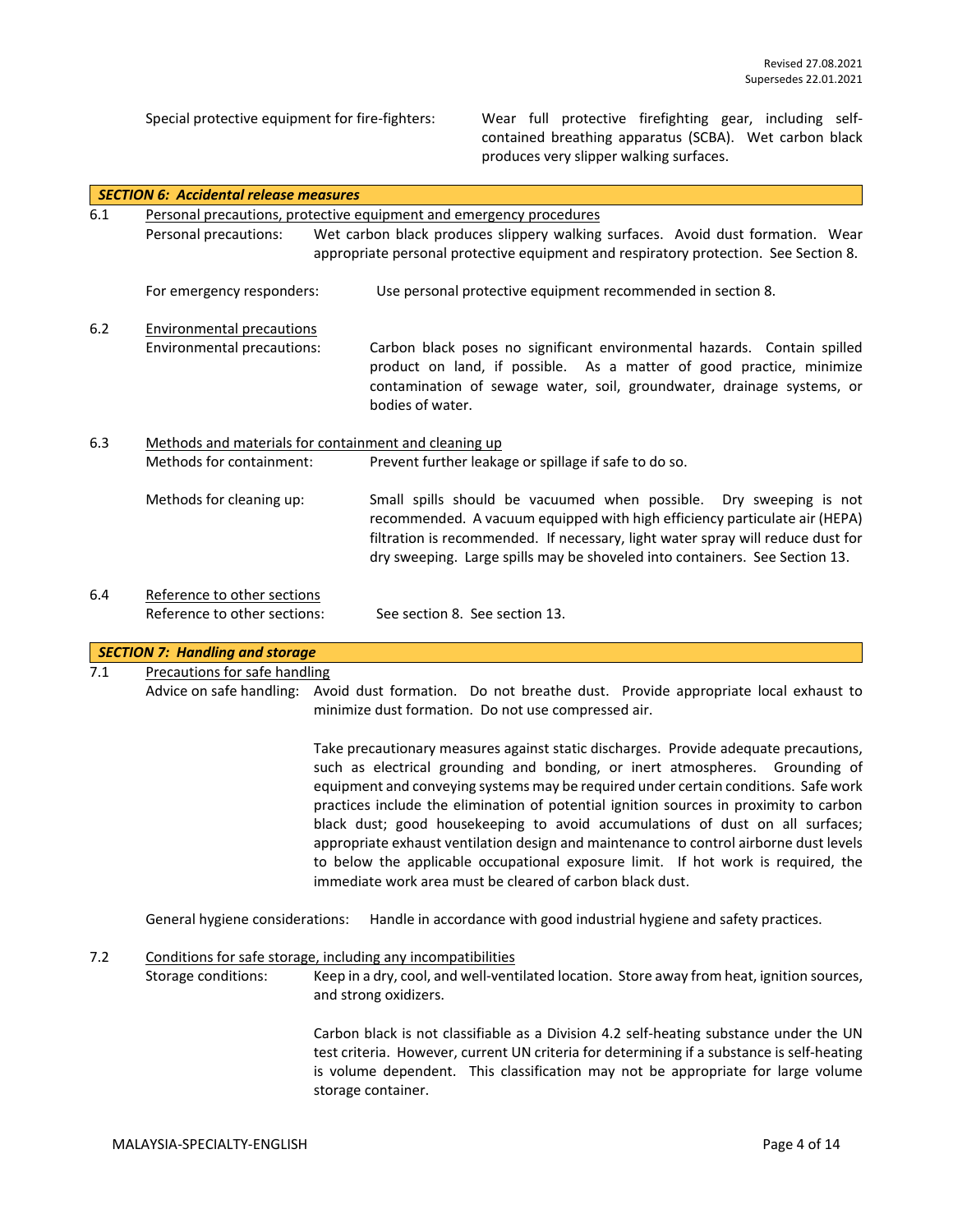Before entering vessels and confined spaces containing carbon black, test for adequate oxygen, flammable gases and potential toxic air contaminants. Do not allow dust to accumulate on surfaces.

Incompatible materials: Strong oxidizers.

# 7.3 Specific end use(s)

Risk Management Measures: Per Article 14.4 of the REACH Regulation, no exposure scenario has been developed as the substance is not hazardous.

|     | SECTION 8: Exposure controls/personal protection |                                                                                                                                                    |  |  |  |  |
|-----|--------------------------------------------------|----------------------------------------------------------------------------------------------------------------------------------------------------|--|--|--|--|
| 8.1 | Control parameters                               |                                                                                                                                                    |  |  |  |  |
|     | Exposure guidelines:                             | Representative occupational exposure limits currently available for carbon black (CAS<br>number: 1333-86-4). Country listing is not all inclusive. |  |  |  |  |

| Country              | Concentration, mg/m3                                    |
|----------------------|---------------------------------------------------------|
| Argentina            | 3.5, TWA                                                |
| Australia            | 3.0, TWA, inhalable                                     |
| Belgium              | 3.6, TWA                                                |
| <b>Brazil</b>        | 3.5, TWA                                                |
| Canada (Ontario)     | 3.0 TWA, inhalable                                      |
| China                | 4.0, TWA 8.0, TWA, STEL (15 min)                        |
| Colombia             | 3.0, TWA, inhalable                                     |
| Czech Republic       | 2.0, TWA                                                |
| Egypt                | 3.5, TWA                                                |
| Finland              | 3.5, TWA; 7.0, STEL                                     |
| France – INRS        | 3.5, TWA/VME inhalable                                  |
| Germany - BeKGS527   | 0.5, TWA, respirable; 2.0, TWA, inhalable (DNEL values) |
| Hong Kong            | 3.5, TWA                                                |
| Indonesia            | 3.5, TWA/NABs                                           |
| Ireland              | 3.5, TWA; 7.0, STEL                                     |
| Italy                | 3.5, TWA, inhalable                                     |
| Japan - MHLW         | 3.0                                                     |
| Japan - SOH          | 4.0, TWA; 1.0, TWA, respirable                          |
| Korea                | 3.5, TWA                                                |
| Malaysia             | 3.5, TWA                                                |
| Mexico               | 3.5, TWA                                                |
| Russia               | 4.0, TWA                                                |
| Spain                | 3.5, TWA (VLA-ED)                                       |
| Sweden               | 3.0, TWA                                                |
| United Kingdom       | 3.5, TWA, inhalable; 7.0, STEL, inhalable               |
| <b>EU REACH DNEL</b> | 2.0, TWA, inhalable; 0.5, TWA respirable                |
| <b>United States</b> | 3.5, TWA, OSHA-PEL                                      |
|                      | 3.0, TWA, ACGIH-TLV®, inhalable                         |
|                      | 3.5, TWA, NIOSH-REL                                     |
|                      |                                                         |

\*Please consult the current version of the standard or regulation that may apply to your operations.

| $ACGIH^*$    | American Conference of Governmental Industrial Hygienists |
|--------------|-----------------------------------------------------------|
| mg/m3        | milligrams per cubic meter                                |
| DNEL         | Derived no-effect level                                   |
| <b>NIOSH</b> | National Institute for Occupational Safety and Health     |
| <b>OSHA</b>  | Occupational Safety and Health Administration             |
| PEL          | permissible exposure limit                                |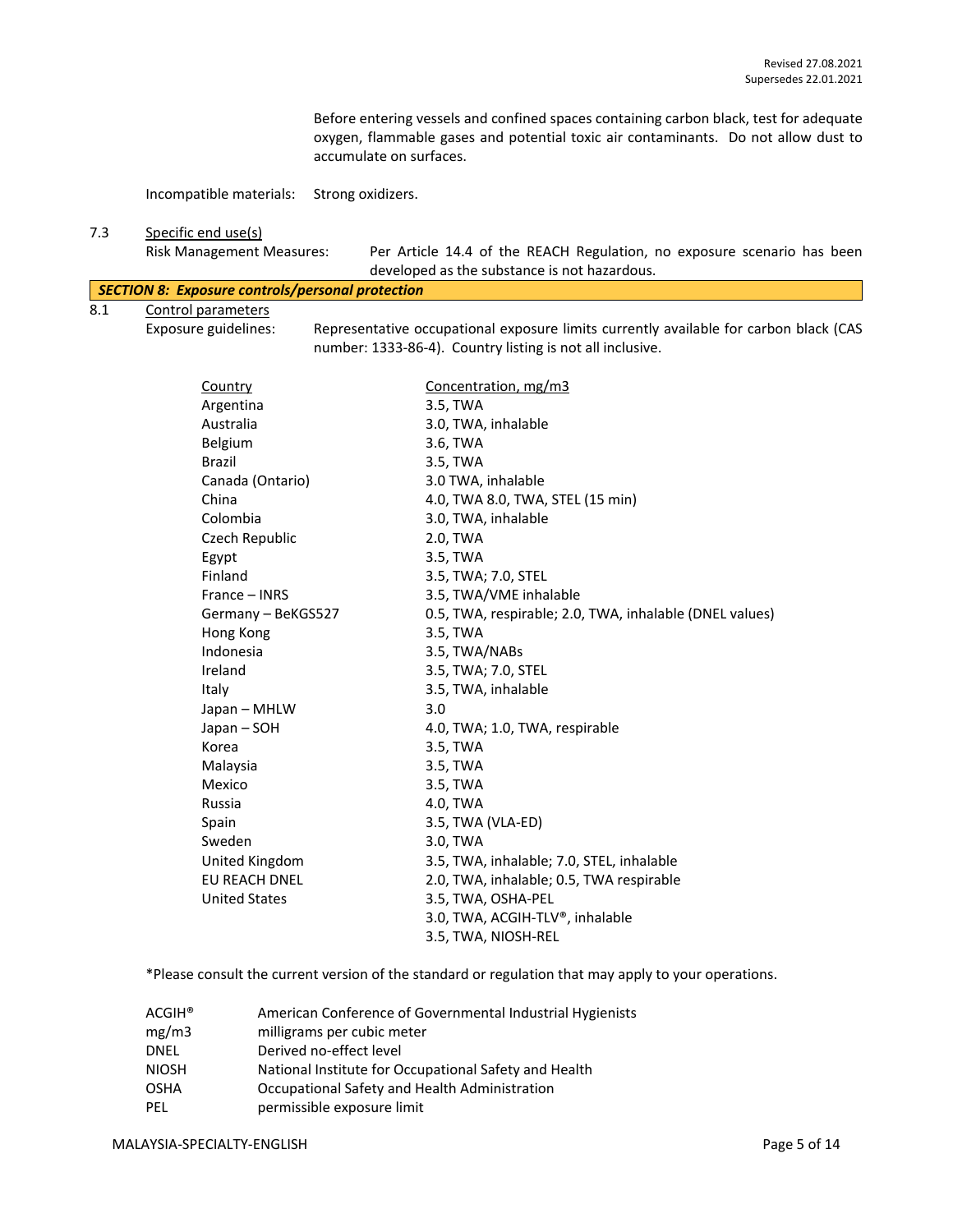| REL | recommended exposure limit |
|-----|----------------------------|
|     |                            |

- STEL short-term exposure limit
- TLV threshold limit value
- TWA time weighted average, eight (8) hours unless otherwise specified

Predicted No Effect Concentration: Not applicable

#### 8.2 Exposure controls

Engineering controls: Use process enclosures and/or exhaust ventilation to keep airborne dust concentrations below the occupational exposure limit.

#### Personal Protective Equipment (PPE)

Respiratory: Approved air purifying respirator (APR) should be used where airborne dust concentrations are expected to exceed occupational exposure limits. Use a positivepressure, air supplied respirator if there is any potential for uncontrolled release, exposure levels are not known, or in circumstances where APRs may not provide adequate protection.

> When respiratory protection is required to minimize exposures to carbon black, programs should follow the requirements of the appropriate governing body for the country, province or state. Selected references to respiratory protection standards are provided below:

- OSHA 29CFR1910.134, Respiratory Protection
- CR592 Guidelines for Selection and Use of Respiratory Protective Devices (CEN)
- German/European Standard DIN/EN 143, Respiratory Protective Devices for Dusty Materials (CEN)

| Hand protection:     | Wear protective gloves. Use a barrier cream. Wash hands and skin with mild<br>soap and water.                             |
|----------------------|---------------------------------------------------------------------------------------------------------------------------|
| Eye/face protection: | Wear safety glasses or goggles.                                                                                           |
| Skin protection:     | Wear general protective clothing to minimize skin contact. Wash clothing<br>daily. Work clothes should not be taken home. |

Other: Emergency eyewash and safety showers should be in close proximity. Wash hands and face thoroughly with mild soap before eating or drinking.

Environmental exposure controls: in accordance with all local legislation and permit requirements.

|     | <b>SECTION 9: Physical and chemical properties</b>    |                  |  |  |  |  |  |
|-----|-------------------------------------------------------|------------------|--|--|--|--|--|
| 9.1 | Information on basic physical and chemical properties |                  |  |  |  |  |  |
|     | Appearance:                                           | powder or pellet |  |  |  |  |  |
|     | Color:                                                | black            |  |  |  |  |  |
|     | Odor:                                                 | odorless         |  |  |  |  |  |
|     | Odor threshold:                                       | not applicable   |  |  |  |  |  |
|     | Melting point/freezing point:                         | not applicable   |  |  |  |  |  |
|     | Boiling point/range:                                  | not applicable   |  |  |  |  |  |
|     | Vapor pressure:                                       | not applicable   |  |  |  |  |  |
|     | Vapor Density:                                        | not applicable   |  |  |  |  |  |
|     | Oxidizing properties:                                 | not applicable   |  |  |  |  |  |
|     | Flash Point:                                          | not applicable   |  |  |  |  |  |
|     |                                                       |                  |  |  |  |  |  |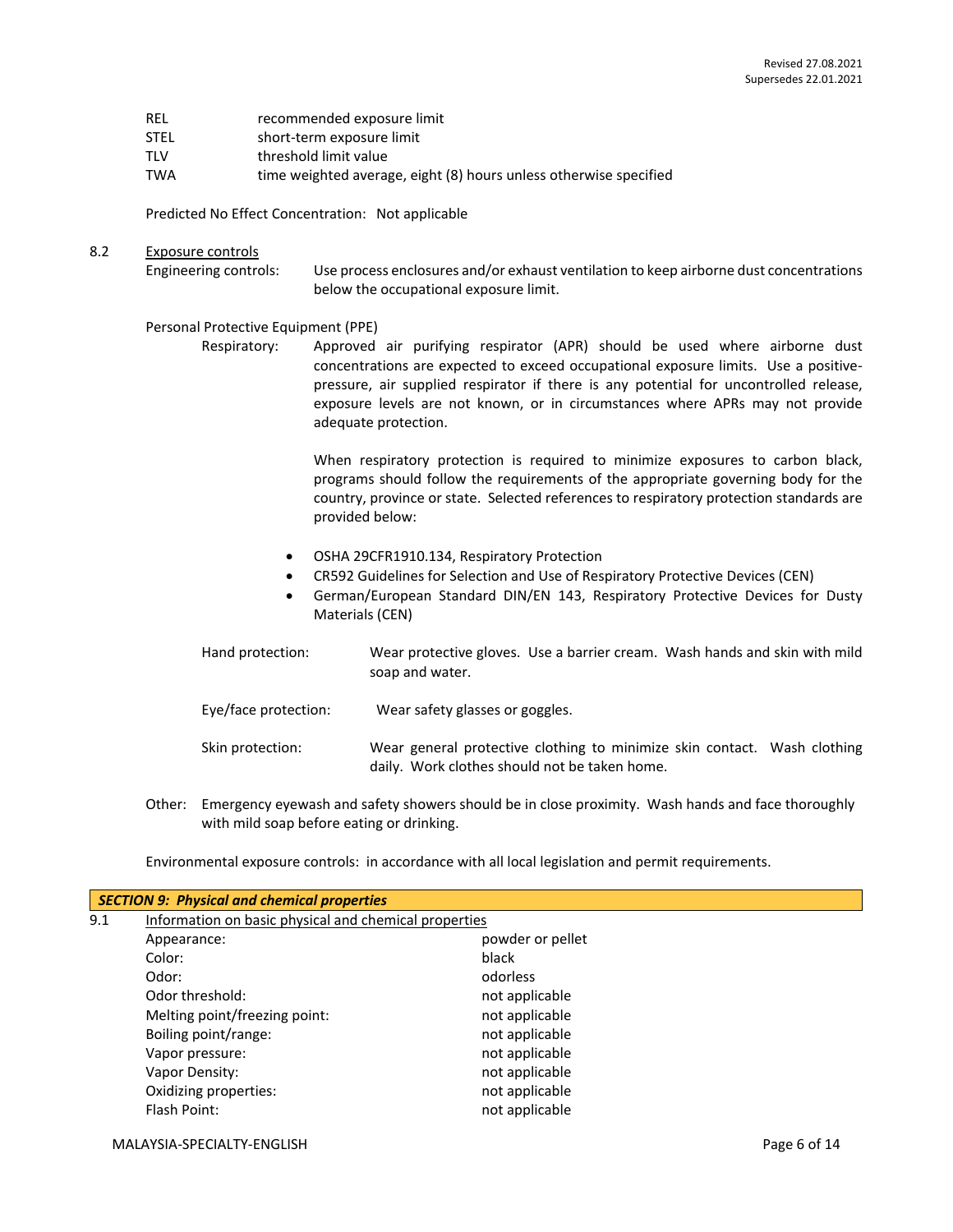| Flammability:                            | not flammable                                                 |
|------------------------------------------|---------------------------------------------------------------|
| Explosive properties:                    | Dust may form explosible mixture in air                       |
| Explosion limits (air):                  |                                                               |
| Upper:                                   | not available                                                 |
| Lower:                                   | 50 $g/m^3$ (dust)                                             |
| Evaporation rate:                        | not applicable                                                |
| Density: (20°C):                         | $1.7 - 1.9$ g/cm <sup>3</sup>                                 |
| <b>Bulk density:</b>                     | 1.25-40 lb/ft <sup>3</sup> , 20-640 kg/m <sup>3</sup>         |
| Pellets:                                 | 200-680 kg/m <sup>3</sup>                                     |
| Powder (fluffy):                         | 20-380 kg/m <sup>3</sup>                                      |
| Solubility (in Water):                   | insoluble                                                     |
| pH value: (ASTM 1512):                   | 4-11 [50 g/l water, 68ºF (20ºC)]                              |
| Partition coefficient (n-octanol/water): | not applicable                                                |
| Viscosity:                               | not applicable                                                |
| Decomposition temperature:               | not applicable                                                |
| Auto-ignition temperature:               | $>140$ <sup>o</sup> C                                         |
| Minimum Ignition temperature:            | >500ºC (BAM Furnace)(VDI 2263)                                |
|                                          | >315ºC (Godberg-Greenwald Furnace)(VDI 2263)                  |
| Minimum ignition energy:                 | >10,000 mJ (VDI 2263)                                         |
| Ignition energy:                         | not available                                                 |
| Maximum absolute explosion pressure:     | 10 bar (VDI 2263)                                             |
| Maximum rate of pressure rise:           | 30-400 bar/sec (VDI 2263 and ASTM E1226-88)                   |
| <b>Burn Velocity:</b>                    | > 45 seconds (not classified as "highly flammable" or "easily |
|                                          | ignitable")                                                   |
| Kst Value:                               | not available                                                 |
| Dust explosion classification:           | ST <sub>1</sub>                                               |
| Decomposition temperature:               | not applicable                                                |
|                                          |                                                               |
| Other information                        |                                                               |

| 9.2 | Other information |
|-----|-------------------|
|     | Not available     |

|      | <b>SECTION 10: Stability and reactivity</b>                       |                                                                                                                                                                                                                                       |
|------|-------------------------------------------------------------------|---------------------------------------------------------------------------------------------------------------------------------------------------------------------------------------------------------------------------------------|
| 10.1 | Reactivity<br>Reactivity:                                         | May react exothermically upon contact with strong oxidizers.                                                                                                                                                                          |
| 10.2 | Chemical stability<br>Stability:                                  | Stable under normal ambient conditions.                                                                                                                                                                                               |
|      | Explosion data<br>Sensitivity to mechanical impact:               | Not sensitive to mechanical impact                                                                                                                                                                                                    |
|      | Sensitivity to static discharge:                                  | Dust may form explosible mixture in air. Avoid dust formation. Do not create<br>a dust cloud. Take precautionary measures against static discharges. Ensure<br>all equipment is earthed/grounded before beginning transfer operation. |
| 10.3 | Possibility of hazardous reactions<br>Hazardous polymerization:   | Does not occur.                                                                                                                                                                                                                       |
|      | Possibility of hazardous reactions: None under normal conditions. |                                                                                                                                                                                                                                       |
| 10.4 | Conditions to avoid<br>Conditions to avoid:                       | Avoid high temperatures >400°C (>752°F) and sources of ignition.                                                                                                                                                                      |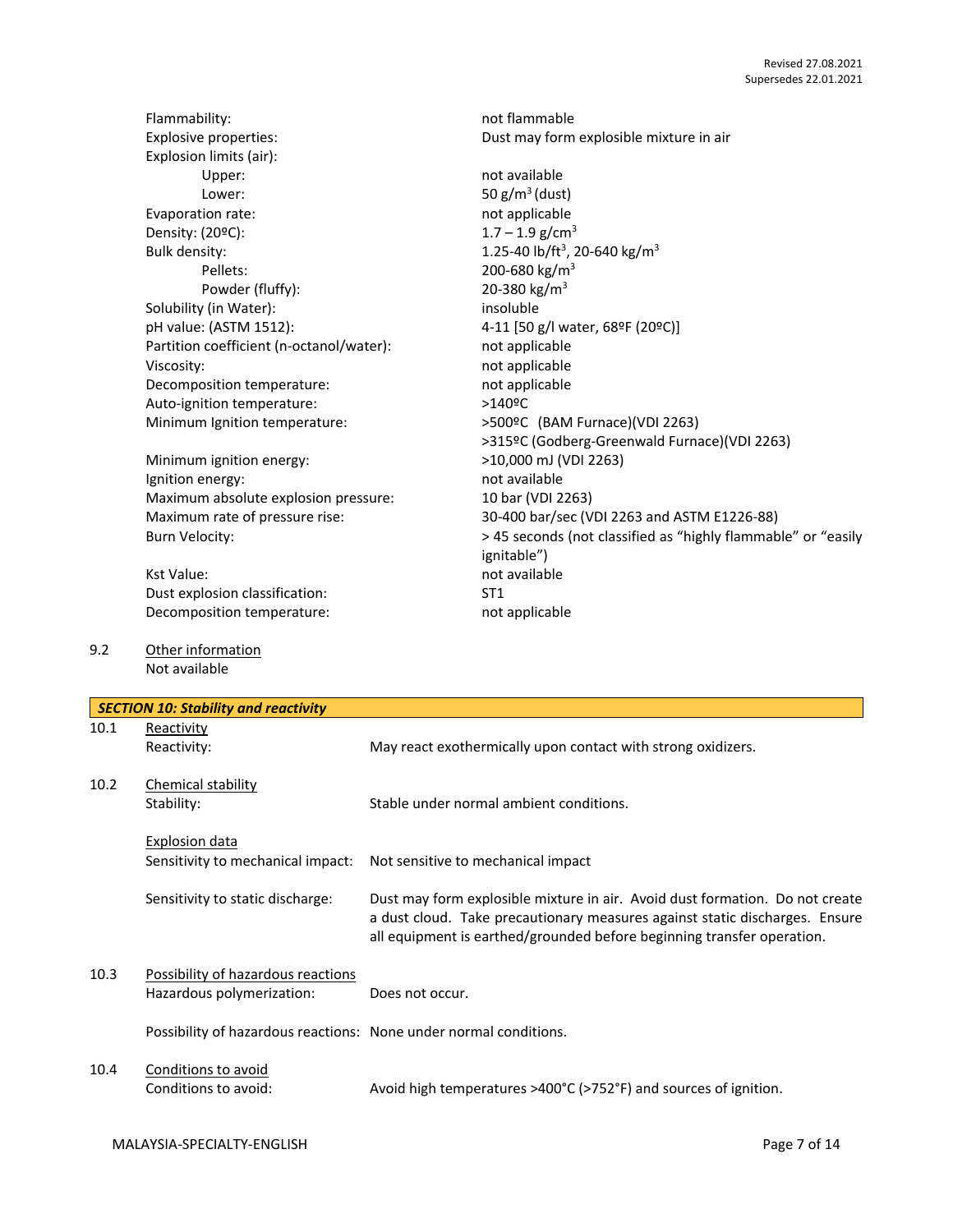10.5 Incompatible materials Incompatible materials: Strong oxidizers.

10.6 Hazardous decomposition products Hazardous decomposition products: Carbon monoxide, carbon dioxide, organic products of combustion, oxides of sulfur.

| <b>SECTION 11: Toxicological information</b> |                                                                                                                                                                                                                                                                                                                                                                                                                                                                                                                                           |
|----------------------------------------------|-------------------------------------------------------------------------------------------------------------------------------------------------------------------------------------------------------------------------------------------------------------------------------------------------------------------------------------------------------------------------------------------------------------------------------------------------------------------------------------------------------------------------------------------|
| 11.1<br>Information on toxicological effects |                                                                                                                                                                                                                                                                                                                                                                                                                                                                                                                                           |
| <b>Acute Toxicity:</b>                       |                                                                                                                                                                                                                                                                                                                                                                                                                                                                                                                                           |
| Oral LD50:                                   | $LD_{50}$ (rat) > 8000 mg/kg. (Equivalent to OECD TG 401)                                                                                                                                                                                                                                                                                                                                                                                                                                                                                 |
| Inhalation LD50:                             | No data available                                                                                                                                                                                                                                                                                                                                                                                                                                                                                                                         |
| Dermal LD50:                                 | No data available                                                                                                                                                                                                                                                                                                                                                                                                                                                                                                                         |
| Skin corrosion/irritation:                   | Rabbit: not irritating. (Equivalent to OECD TG 404)<br>Edema = $0$ (max. attainable irritation score: 4)<br>Erythema = $0$ (max. attainable irritation score: 4)<br>Assessment: Not irritating to skin.                                                                                                                                                                                                                                                                                                                                   |
| Serious eye damage/irritation:               | Rabbit: not irritating. (OECD TG 405)<br>Cornea: 0 (max. attainable irritation score: 4)<br>Iris: 0 (max. attainable irritation score: 2)<br>Conjunctivae: 0 (max. attainable irritation score: 3)<br>Chemosis: 0 (max. attainable irritation score: 4)<br>Assessment: Not irritating to the eyes.                                                                                                                                                                                                                                        |
| Sensitization:                               | Guinea pig skin (Buehler Test): Not sensitizing (OECD TG 406)<br>Assessment: Not sensitizing in animals.<br>No cases of sensitization in humans have been reported.                                                                                                                                                                                                                                                                                                                                                                       |
| Germ cell mutagenicity:                      | In vitro: Carbon black is not suitable to be tested directly in bacterial (Ames<br>test) and other in vitro systems because of its insolubility. However, when<br>organic solvent extracts of carbon black have been tested, results showed no<br>mutagenic effects. Organic solvent extracts of carbon black can contain traces<br>of polycyclic aromatic hydrocarbons (PAHs). A study to examine the<br>bioavailability of these PAHs showed that they are very tightly bound to carbon<br>black and are not bioavailable (Borm, 2005). |
|                                              | In vivo: In an experimental investigation, mutational changes in the hprt ene<br>were reported in alveolar epithelial cells in the rat following inhalation<br>exposure to carbon black (Driscoll, 1997). This observation is considered to be<br>rat-specific and a consequence of "lung overload," which leads to chronic<br>inflammation and release of reactive oxygen species. This is considered to be<br>a secondary genotoxic effect and, thus, carbon black itself would not be<br>considered to be mutagenic.                   |
|                                              | Assessment: In vivo mutagenicity in rats occurs by mechanisms secondary to<br>a threshold effect and is a consequence of "lung overload," which leads to<br>chronic inflammation and the release of genotoxic oxygen species. This<br>mechanism is considered to be a secondary genotoxic effect and, thus, carbon<br>black itself would not be considered to be mutagenic.                                                                                                                                                               |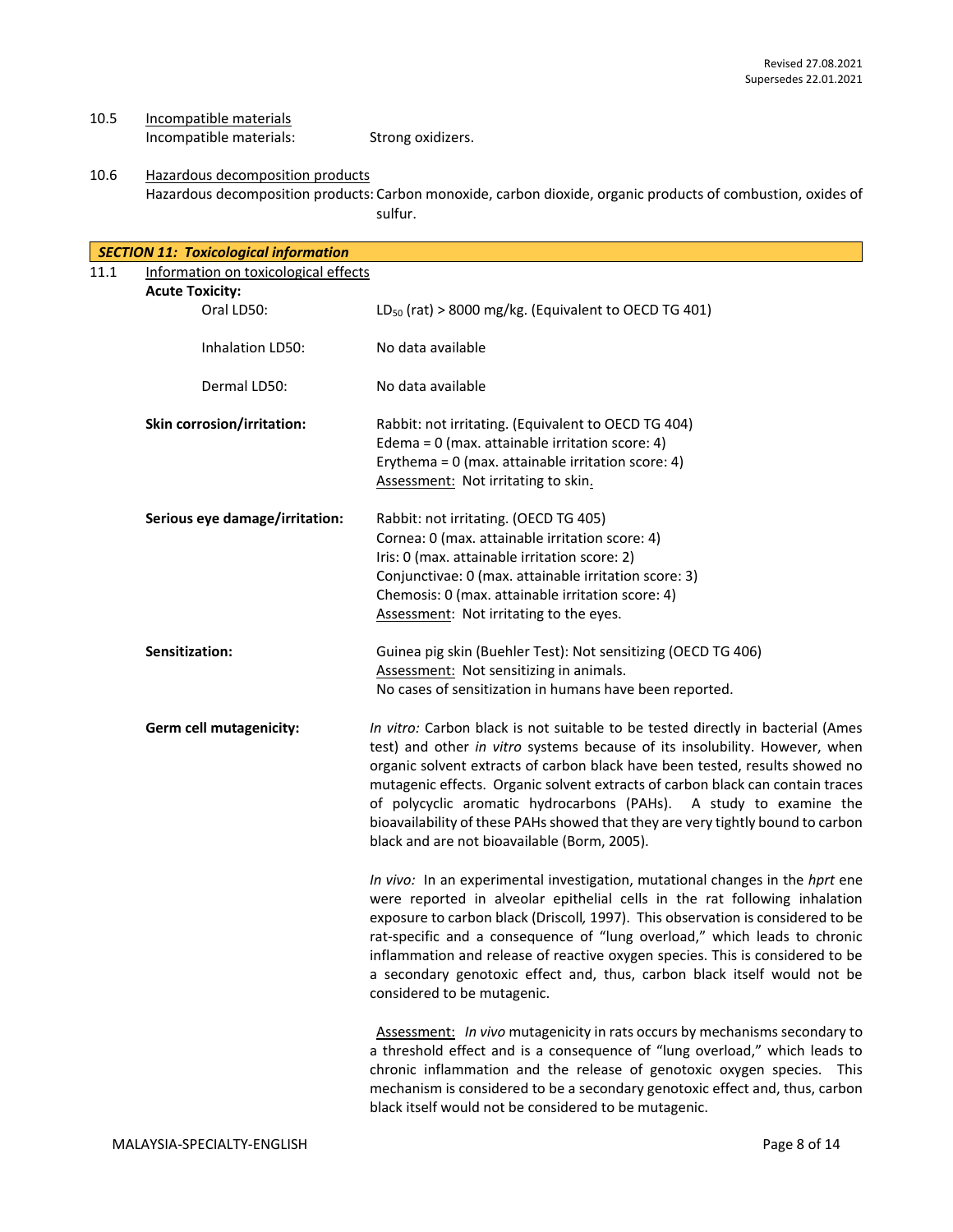**Carcinogenicity:** Animal toxicity Rat, oral, duration 2 years. Effect: no tumors.

> Mouse, oral, duration 2 years. Effect: no tumors.

Mouse, dermal, duration 18 months. Effect: no skin tumors.

Rat, inhalation, duration 2 years. Target organ: lungs. Effect: inflammation, fibrosis, tumors.

Note: Tumors in the rat lung are considered to be related to "lung overload" rather than to a specific chemical effect of carbon black itself in the lung. These effects in rats have been reported in many studies on other poorly soluble inorganic particles and appear to be rat specific (ILSI, 2000). Tumors have not been observed in other species (i.e., mouse and hamster) for carbon black or other poorly soluble particles under similar circumstances and study conditions.

#### Mortality studies (human data)

A study on carbon black production workers in the UK (Sorahan, 2001) found an increased risk of lung cancer in two of the five plants studied; however, the increase was not related to the dose of carbon black. Thus, the authors did not consider the increased risk in lung cancer to be due to carbon black exposure. A German study of carbon black workers at one plant (Morfeld, 2006; Buechte, 2006) found a similar increase in lung cancer risk but, like the Sorahan, 2001 (UK study), found no association with carbon black exposure. A large US study of 18 plants showed a reduction in lung cancer risk in carbon black production workers (Dell*,* 2006). Based upon these studies, the February 2006 Working Group at the International Agency for Research on Cancer (IARC) concluded that the human evidence for carcinogenicity was *inadequate* (IARC, 2010).

Since the IARC evaluation of carbon black, Sorahan and Harrington (2007) have re-analyzed the UK study data using an alternative exposure hypothesis and found a positive association with carbon black exposure in two of the five plants. The same exposure hypothesis was applied by Morfeld and McCunney (2009) to the German cohort; in contrast, they found no association between carbon black exposure and lung cancer risk and, thus, no support for the alternative exposure hypothesis used by Sorahan and Harrington.

Overall, as a result of these detailed investigations, no causative link between carbon black exposure and cancer risk in humans has been demonstrated.

#### IARC cancer classification

In 2006 IARC re-affirmed its 1995 finding that there is *"inadequate evidence"* from human health studies to assess whether carbon black causes cancer in humans. IARC concluded that there is *"sufficient evidence*" in experimental animal studies for the carcinogenicity of carbon black. IARC's overall evaluation is that carbon black is *"possibly carcinogenic to humans (Group 2B)".* This conclusion was based on IARC's guidelines, which generally require such a classification if one species exhibits carcinogenicity in two or more animal studies (IARC, 2010).

Solvent extracts of carbon black were used in one study of rats in which skin tumors were found after dermal application and several studies of mice in which sarcomas were found following subcutaneous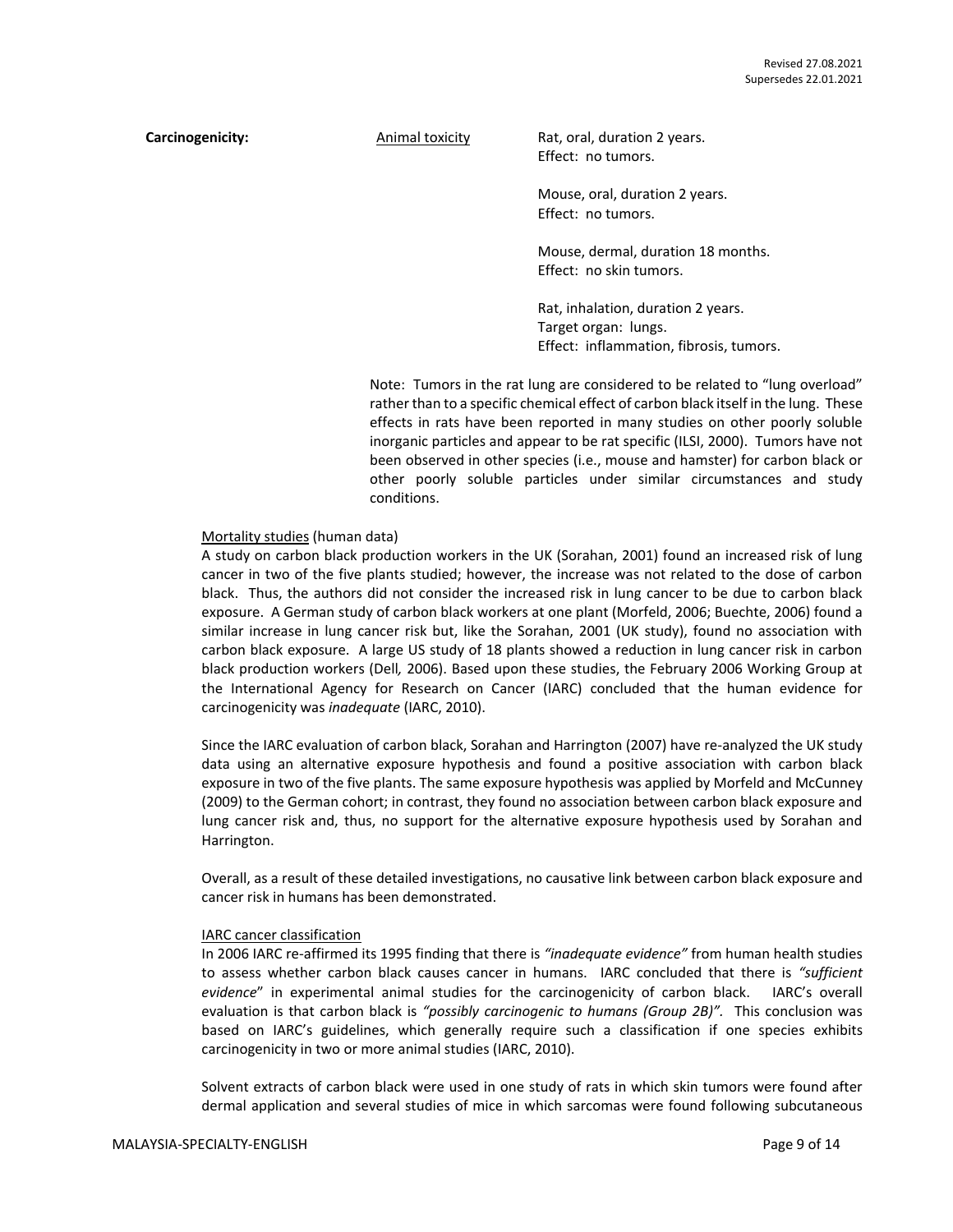injection. IARC concluded that there was *"sufficient evidence"* that carbon black extracts can cause cancer in animals (Group 2B).

ACGIH cancer classification

Confirmed Animal Carcinogen with Unknown Relevance to Humans (Category A3 Carcinogen).

Assessment: Applying the guidelines of self-classification under the Globally Harmonized System of Classification and Labeling of Chemicals, carbon black is not classified as a carcinogen. Lung tumors are induced in rats as a result of repeated exposure to inert, poorly soluble particles like carbon black and other poorly soluble particles. Rat tumors are a result of a secondary non-genotoxic mechanism associated with the phenomenon of lung overload. This is a species-specific mechanism that has questionable relevance for classification in humans. In support of this opinion, the CLP Guidance for Specific Target Organ Toxicity – Repeated Exposure (STOT-RE), cites lung overload under mechanisms not relevant to humans. Human health studies show that exposure to carbon black does not increase the risk of carcinogenicity.

**Reproductive and developmental toxicity:** Assessment: No effects on reproductive organs or fetal development have been reported in long-term repeated dose toxicity studies in animals.

**Specific target organ toxicity - single exposure (STOT-SE):** Assessment: Based on available data, specific

target organ toxicity is not expected after single oral, single inhalation, or single dermal exposure.

#### **Specific target organ toxicity – repeated exposure (STOT-RE):**

Animal toxicity

Repeated dose toxicity: inhalation (rat), 90 days, No Observed Adverse Effect Concentration (NOAEC) = 1.1 mg/m<sup>3</sup> (respirable)

Target organ/effects at higher doses are lung inflammation, hyperplasia, and fibrosis.

Repeated dose toxicity: oral (mouse), 2 yrs, No Observed Effect Level (NOEL) = 137 mg/kg (body wt.)

Repeated dose toxicity: oral (rat), 2 yrs, NOEL = 52 mg/kg (body wt.)

Although carbon black produces pulmonary irritation, cellular proliferation, fibrosis, and lung tumors in the rat under conditions of lung overload, there is evidence to demonstrate that this response is principally a species-specific response that is not relevant to humans.

#### Morbidity studies (human data)

Results of epidemiological studies of carbon black production workers suggest that cumulative exposure to carbon black may result in small, non-clinical decrements in lung function. A U.S. respiratory morbidity study suggested a 27 ml decline in FEV<sub>1</sub> from a 1 mg/m<sup>3</sup> 8 hour TWA daily (inhalable fraction) exposure over a 40-year period (Harber, 2003). An earlier European investigation suggested that exposure to 1 mg/m<sup>3</sup> (inhalable fraction) of carbon black over a 40-year working lifetime would result in a 48 ml decline in FEV<sub>1</sub> (Gardiner, 2001). However, the estimates from both studies were only of borderline statistical significance. Normal age-related decline over a similar period of time would be approximately 1200 ml.

In the U.S. study, 9% of the highest non-smokers exposure group (in contrast to 5% of the unexposed group) reported symptoms consistent with chronic bronchitis. In the European study, methodological limitations in the administration of the questionnaire limit the conclusions that can be drawn about reported symptoms. This study, however, indicated a link between carbon black and small opacities on chest films, with negligible effects on lung function.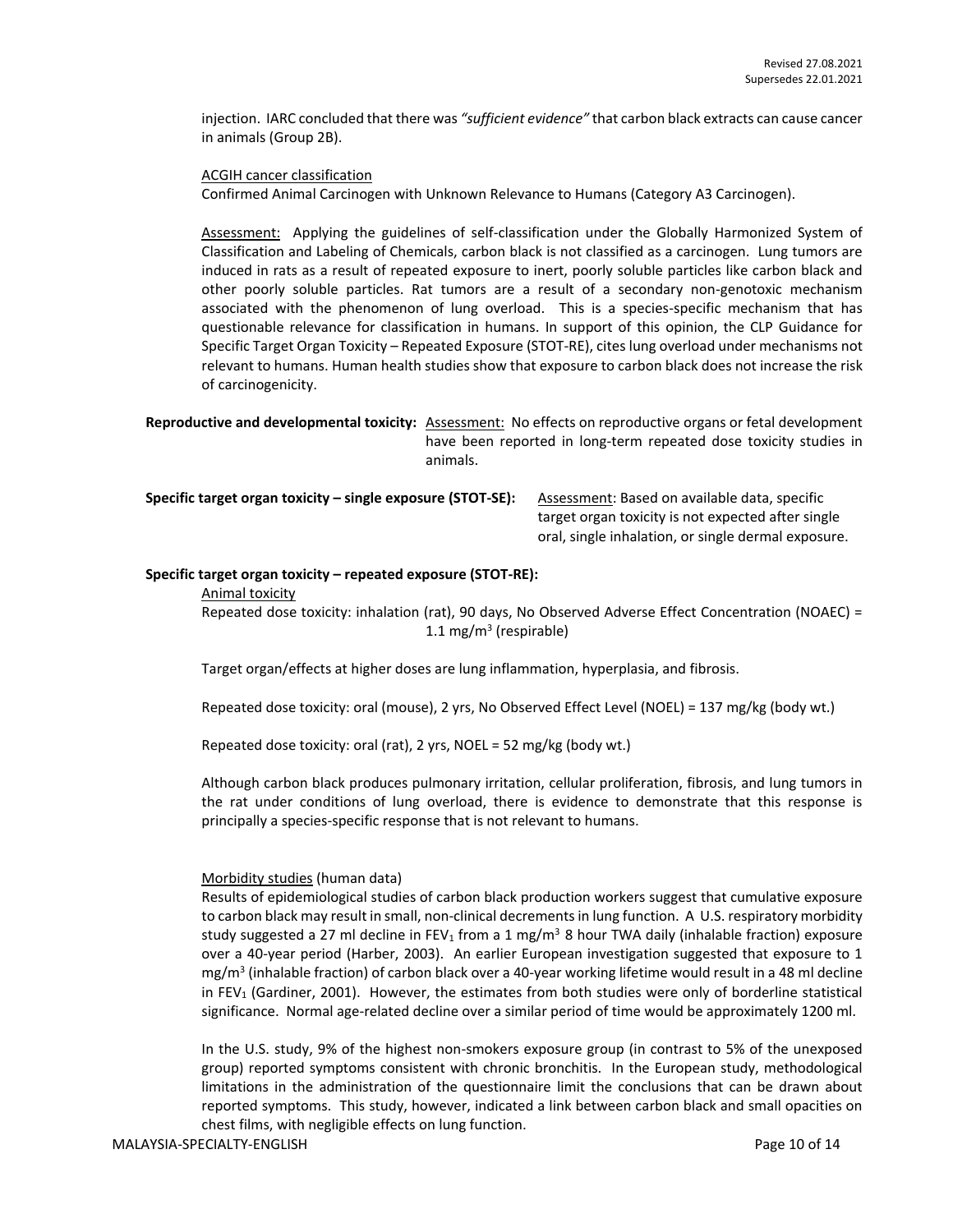#### Assessment:

**Inhalation** - Applying the guidelines of self-classification under GHS, carbon black is not classified under STOT-RE for effects on the lung. Classification is not warranted on the basis of the unique response of rats resulting from "lung overload" following exposure to poorly soluble particles such as carbon black. The pattern of pulmonary effects in the rat, such as inflammation and fibrotic responses, are not observed in other rodent species, non-human primates, or humans under similar exposure conditions. Lung overload does not appear to be relevant for human health. Overall, the epidemiological evidence from well-conducted investigations has shown no causative link between carbon black exposure and the risk of non-malignant respiratory disease in humans. A STOT-RE classification for carbon black after repeated inhalation exposure is not warranted.

**Oral:** Based on available data, specific target organ toxicity is not expected after repeated oral exposure.

**Dermal:** Based on available data and the chemical-physical properties (insolubility, low absorption potential), specific target organ toxicity is not expected after repeated dermal exposure.

# **Aspiration hazard:** Assessment: Based on industrial experience and the available data, no aspiration hazard is expected.

|      | <b>SECTION 12: Ecological information</b>                                                             |                                                                                                             |
|------|-------------------------------------------------------------------------------------------------------|-------------------------------------------------------------------------------------------------------------|
| 12.1 | Toxicity                                                                                              |                                                                                                             |
|      | Aquatic toxicity:                                                                                     |                                                                                                             |
|      | Acute fish toxicity:                                                                                  | LC0 (96 h) 1000mg/l, Species: Brachydanio rerio (zebrafish), Method:<br>OECD Guideline 203                  |
|      | Acute invertebrate toxicity:                                                                          | EC50 (24 h) > 5600 mg/l, Species: Daphnia magna (waterflea),<br>Method: OECD Guideline 202                  |
|      | Acute algae toxicity:                                                                                 | EC50 (72 h) >10,000 mg/l, NOEC 10,000 mg/l, Species: Scenedesmus<br>subspicatus, Method: OECD Guideline 201 |
|      | Activated sludge:                                                                                     | EC0 (3 h) > 400 mg/l, EC10 (3h): ca. 800 mg/l, Method: DEV L3 (TTC<br>test)                                 |
| 12.2 | Persistence and degradability                                                                         | Not soluble in water. Expected to remain on soil surface. Not expected to degrade.                          |
| 12.3 | Bioaccumulative potential<br>Not expected because of the physicochemical properties of the substance. |                                                                                                             |
| 12.4 | Mobility in soil<br>Not expected to migrate. Insoluble.                                               |                                                                                                             |
|      |                                                                                                       |                                                                                                             |
| 12.5 | Results of PBT and vPvB assessment                                                                    |                                                                                                             |
|      | Carbon black is not a PBT or a vPvB.                                                                  |                                                                                                             |

12.6 Other adverse effects Not available.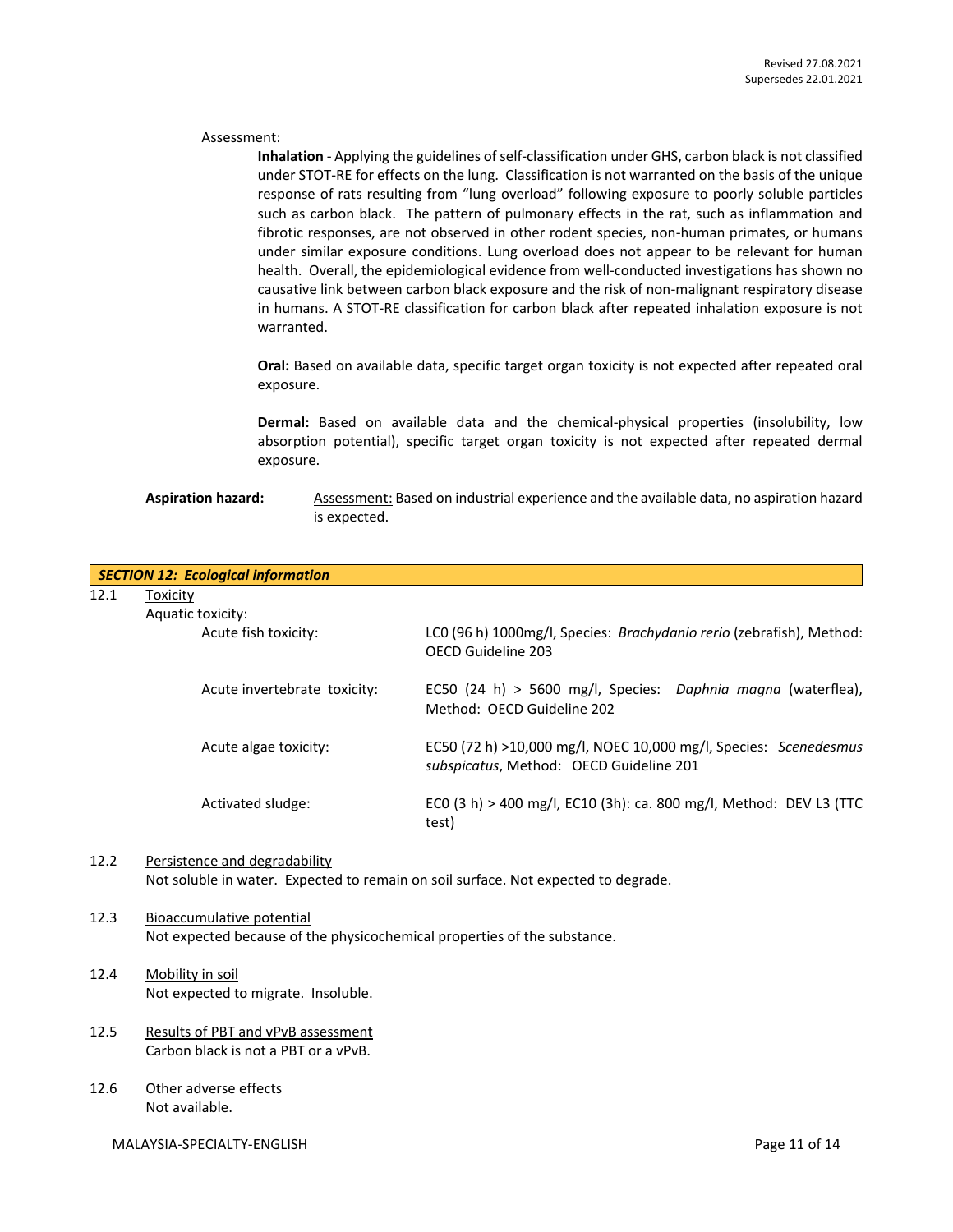|      | <b>SECTION 13: Disposal considerations</b> |                                                                                                                                                                                                                                   |  |  |  |
|------|--------------------------------------------|-----------------------------------------------------------------------------------------------------------------------------------------------------------------------------------------------------------------------------------|--|--|--|
| 13.1 | Waste treatment methods                    |                                                                                                                                                                                                                                   |  |  |  |
|      | Product disposal:                          | Product should be disposed of in accordance with the regulations issued by the<br>appropriate federal, provincial, state, and local authorities.                                                                                  |  |  |  |
|      | Brazil:                                    | Considered as a Class IIA waste – not inert.                                                                                                                                                                                      |  |  |  |
|      | Canada:                                    | Not a hazardous waste under provincial regulations                                                                                                                                                                                |  |  |  |
|      | EU:                                        | EU Waste Code No. 061303 per Council Directive 75/422/EEC                                                                                                                                                                         |  |  |  |
|      | USA:                                       | Not a hazardous waste under U.S. RCRA, 40 CFR 261.                                                                                                                                                                                |  |  |  |
|      | Container/Packaging disposal:              | Empty packaging must be disposed of in accordance with national and local<br>laws.                                                                                                                                                |  |  |  |
|      | <b>SECTION 14: Transport information</b>   |                                                                                                                                                                                                                                   |  |  |  |
|      |                                            | The International Carbon Black Association organized the testing of seven ASTM reference carbon blacks according to the                                                                                                           |  |  |  |
|      |                                            | $\mathbf{u}$ , and the intervals are the contract of the contract of the contract of the contract of the contract of the contract of the contract of the contract of the contract of the contract of the contract of the contract |  |  |  |

UN method, Self-Heating Solids. All seven reference carbon blacks were found to be "Not a self-heating substance of Division 4.2." The same carbon blacks were tested according to the UN method, Readily Combustible Solids and found to be "Not a readily combustible solid of Division 4.1;" under current UN Recommendations on the Transport of Dangerous Goods.

The following organizations do not classify carbon black as a "hazardous cargo" if it is "carbon, non-activated, mineral origin." Birla Carbon's carbon black products meet this definition.

|      | <b>DOT</b>                                                                                                                                                                                                         | <b>IMDG</b>                                                       | <b>RID</b>                                                       | <b>ADR</b> | ICAO (air)                                                    | <b>IATA</b> |
|------|--------------------------------------------------------------------------------------------------------------------------------------------------------------------------------------------------------------------|-------------------------------------------------------------------|------------------------------------------------------------------|------------|---------------------------------------------------------------|-------------|
|      | 14.1<br>14.2<br>14.3<br>14.4                                                                                                                                                                                       | UN/ID No<br>Proper shipping name<br>Hazard class<br>Packing group | Not regulated<br>Not regulated<br>Not regulated<br>Not regulated |            |                                                               |             |
|      |                                                                                                                                                                                                                    | <b>SECTION 15: Regulatory information</b>                         |                                                                  |            |                                                               |             |
| 15.1 | Safety, health and environmental regulations/legislation specific for the substance or mixture<br>European Union:<br>Indication of danger:<br>Not a hazardous substance according to Regulation (EC) No 1272/2008. |                                                                   |                                                                  |            |                                                               |             |
|      |                                                                                                                                                                                                                    | <b>National Regulations:</b><br>Germany:                          | WGK Number: 1742                                                 |            | Water hazard class (WGK): nwg (not water endangering)         |             |
|      |                                                                                                                                                                                                                    | Switzerland:                                                      |                                                                  |            | Swiss Poison Class: tested and found to be not toxic. G-8938. |             |

# International Inventories:

Carbon black, CAS number 1333-86-4, appears on the following inventories:

| Australia:   | <b>AICS</b>                   |
|--------------|-------------------------------|
| Canada:      | <b>DSL</b>                    |
| China:       | <b>IECSC</b>                  |
| Europe (EU): | EINECS (EINECS-RN: 215-609-9) |
| Japan:       | <b>ENCS</b>                   |
| Korea:       | KECI                          |
| Philippines: | <b>PICCS</b>                  |
| Taiwan:      | <b>TCSI</b>                   |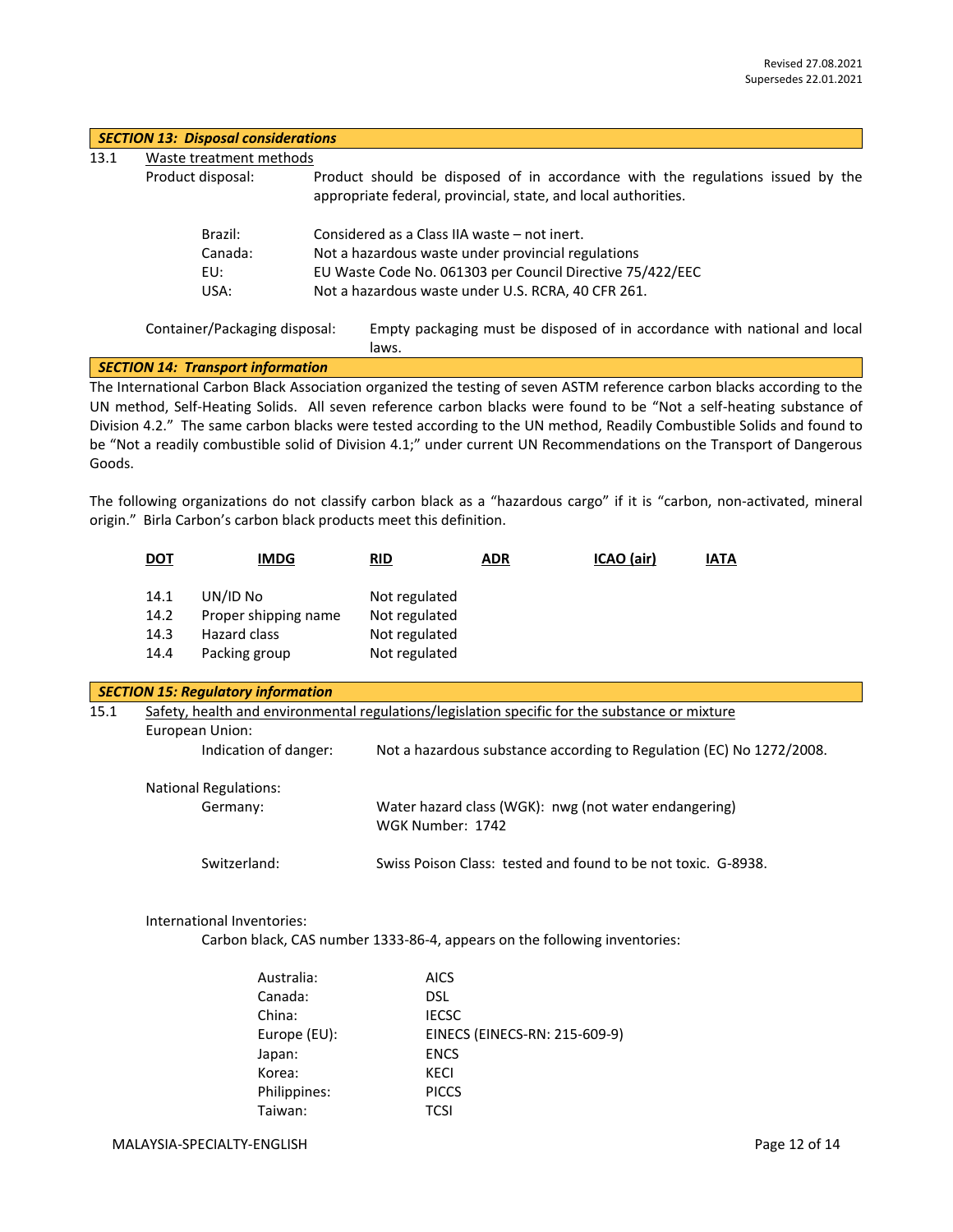| New Zealand: | <b>NZIOC</b> |
|--------------|--------------|
| USA:         | <b>TSCA</b>  |

# 15.2 Chemical Safety Assessment

EU Chemical Safety Assessment: Per Article 144.1 of the REACH Regulation, a Chemical Safety Assessment has been carried out for this substance. EU Exposure Scenarios: Per Article 14.4 of the REACH Regulation, no exposure scenario has been developed, as the substance is not hazardous.

## *SECTION 16: Other Information*

| <b>Contact Information</b>      |                                  |                                    |                                          |
|---------------------------------|----------------------------------|------------------------------------|------------------------------------------|
| Birla Carbon U.S.A., Inc.       | Birla Carbon Brasil Ltda.        | Birla Carbon Egypt S.A.E.          | Birla Carbon China (Weifang)             |
| 370 Columbian Chemicals Lane    | Estrada Renê Fonseca S/N         | El-Nahda Road                      | Co., Ltd.                                |
| Franklin, LA 70538-1149, U.S.A. | Cubatão SP Brazil                | Amreya, Alexandria, Egypt          | Binhai Economic Development              |
| Telephone +1 337 836 5641       | CEP 11573-904                    | +20 3 47 70 102                    | Zone                                     |
|                                 | PABX Operator +55 13 3362 7100   |                                    | Weifang, Shandong, 262737,<br><b>PRC</b> |
|                                 |                                  |                                    | Telephone +86 (0536) 530 5978            |
| Birla Carbon U.S.A., Inc.       | Birla Carbon Italy S.R.L.        | Birla Carbon India Private Limited | Birla Carbon China (Jining) Co.          |
| 3500 South Road S               | Via S Cassiano, 140              | K-16, Phase II, SIPCOT Industrial  | Ltd.                                     |
| Ulysses, KS 67880-8103, U.S.A.  | I - 28069 San Martino di Trecate | Complex                            | No. 6, Chenguang Road, Jibei             |
| Telephone +1 620 356 3151       | (NO) Italy                       | Gummidipoondi-601201               | High-Tech Industry Park Zone             |
|                                 | Telephone +39 0321 7981          | Dist: Thiruvallur, Tamil Nadu      | Jining City, Shandong Province           |
|                                 |                                  | India                              | The People's Republic of China,          |
|                                 |                                  | +91 44 279 893 01                  | 272000                                   |
|                                 |                                  |                                    | Telephone +86 (0537) 677 9018            |
| Birla Carbon Canada Ltd.        | Birla Carbon Hungary Ltd.        | Birla Carbon India Private Limited | Birla Carbon Korea Co., Ltd.             |
| 755 Parkdale Ave. North         | H - 3581 Tiszaújváros            | Village Lohop, Patalganga,         | #1-3, Ulha-Dong                          |
| P.O. Box 3398, Station C        | P.O.B. 61, Hungary               | Taluka: Khalapur                   | Yeosu city, cheonnam 555-290,            |
| Hamilton, Ontario L8H 7M2       | Telephone +36 49 544 000         | Dist.: Raigad 410207               | Korea                                    |
| Canada                          |                                  | Maharashtra, India                 | Telephone 82-61-688-3330                 |
| Telephone +1 905 544 3343       |                                  | +91 22 2192 250133                 |                                          |
| Birla Carbon Brasil Ltda.       | Birla Carbon Spain, S.L.U.       | Birla Carbon India Private Limited | Birla Carbon Thailand Public Co.         |
| Via Frontal km, 1, S/N. Polo    | Carretera Gajano-Pontejos        | Murdhwa Industrial Area            | Ltd.                                     |
| Petroquimico                    | 39792 Gajano, Cantabria          | P.O. Renukook, Dist: Sonebhadra    | 44 M.1, T. Posa, A. Muang                |
| Camaçari Bahia Brazil           | Apartado 283, Santander, Spain   | $U.P. Pin - 231 217$               | Angthong 14000                           |
| CEP 42.810-320                  | Telephone +34 942 503030         | India                              | +66 35 672 150-4                         |
| Telephone +55 71 3616 1100      |                                  | +91 5446 252 387/88/89/90/91       |                                          |

# References:

Borm, P.J.A., Cakmak, G., Jermann, E., Weishaupt C., Kempers, P., van Schooten,FJ., Oberdorster, G., Schins, RP. (2005) Formation of PAH-DNA adducts after in-vivo and vitro exposure of rats and lung cell to different commercial carbon blacks. Tox.Appl. Pharm. 1:205(2):157-67.

Buechte, S, Morfeld, P, Wellmann, J, Bolm-Audorff, U, McCunney, R, Piekarski, C. (2006) Lung cancer mortality and carbon black exposure – A nested case-control study at a German carbon black production plant. J.Occup. Env.Med. 12: 1242-1252.

Dell, L, Mundt, K, Luipold, R, Nunes, A, Cohen, L, Heidenreich, M, Bachand, A. (2006) A cohort mortality study of employees in the United States carbon black industry. J.Occup. Env. Med. 48(12): 1219-1229.